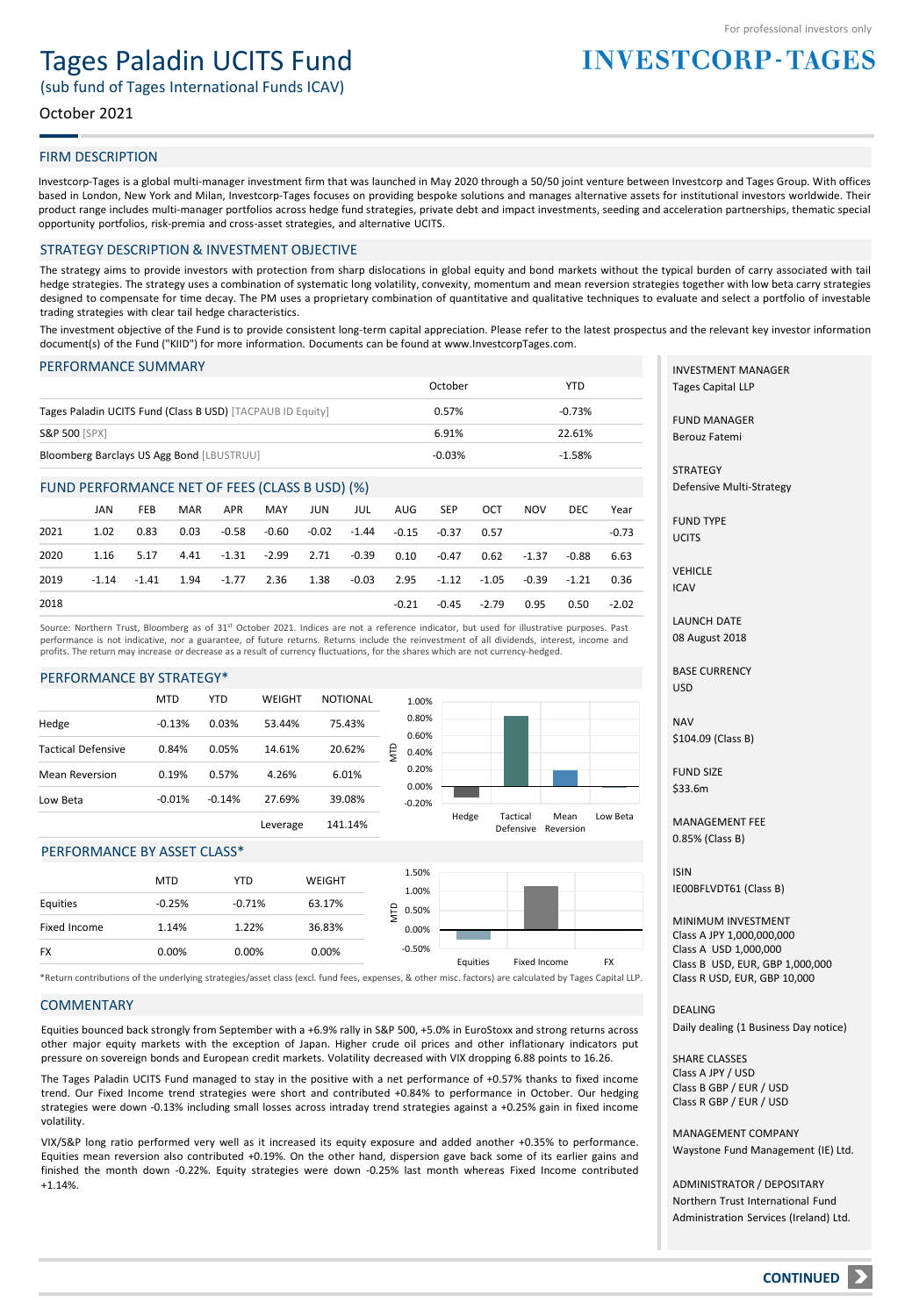# Tages Paladin UCITS Fund

**INVESTCORP-TAGES** 

(sub fund of Tages International Funds ICAV)

October 2021

#### NOTIONAL BREAKDOWN BY STRATEGY **RISK ALLOCATION BY STRATEGY**



#### NOTIONAL BREAKDOWN BY ASSET CLASS





# VOLATILITY



#### TAIL HEDGE SCORE\*



\*The tail hedge score is a metric which estimates the expected recovery rate of the Paladin Fund for each risk factor. It is based on historical monthly returns over the last three and ten years.

# MONTHLY EXPECTED SHORTFALL (95% cVAR)



## RISK & REWARD PROFILE

| <b>Higher risk</b><br><b>Lower risk</b> |                                                                   |  |  |  |  |  |
|-----------------------------------------|-------------------------------------------------------------------|--|--|--|--|--|
|                                         | <b>Typically higher rewards</b><br><b>Typically lower rewards</b> |  |  |  |  |  |
|                                         |                                                                   |  |  |  |  |  |

Risk Scale from the key investor information document(s) of the Fund ("KIID"). Risk 1 does not mean a risk-free investment. This indicator may change over time. Please refer to the risk glossary at the back of this document.

Investcorp 48 Grosvenor Street, London, W1K 3HW Tel: +44 (0)20 3743 3476

Email: [IR-EU@investcorp.com](mailto:IR-EU@investcorp.com)



Long Volatilus<br> **Best Performing Fund over a 2 Year Period**<br>
Tages Paladin UCITS Fund<br> *(Investorp-Tages)* 

Please click [here](https://thehedgefundjournal.com/wp-content/uploads/2021/03/UCITS-Hedge-Awards-2021-Winners-List.pdf) for proof of award. Awards are not an indicator for future performance.